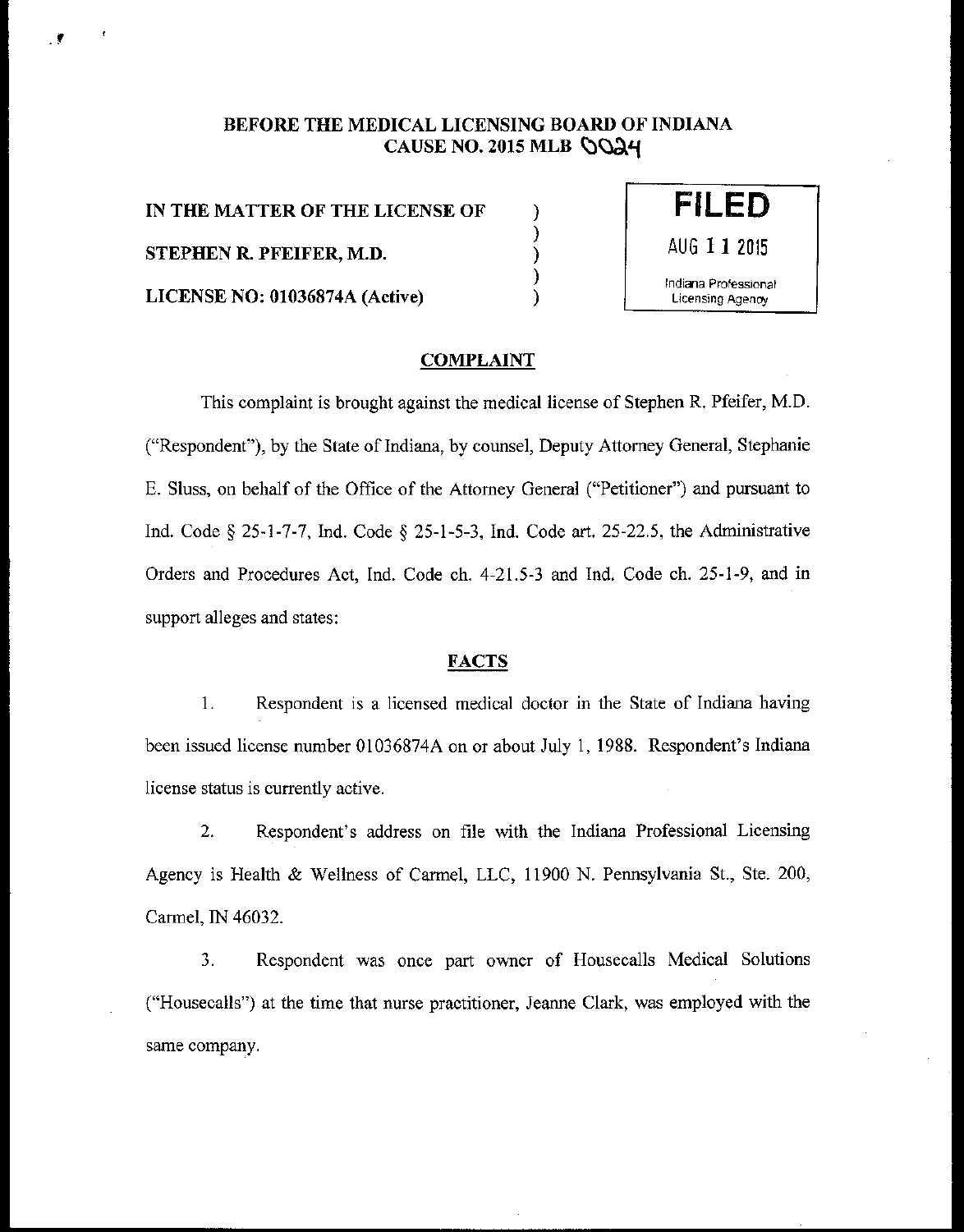4. At his time with Housecalls, Respondent pre~signed prescriptions blanks that were used to prescribe controlled substances by others.

5. In October of 2012, E.D., filled several prescriptions for Morphine prescribed under Respondent's DEA registration number. Respondent identified his signature on the prescription but denied treating that individual.

6. Around the spring of 2013, Ms. Clark left Housecalls to start her own home health service business.

7. In the spring of 2013, Respondent became Ms. Clark's collaborative physician of record and signed a collaborative agreement ("Agreement") with Ms. Clark.

8. Respondent did not file the Agreement with the State of Indiana.

9. On or about February 3, 2014, Respondent met with DEA officials for an interview, and Respondent reported not being familiar with the requirements laid out in the Agreement.

10. Ms. Clark's license was on probation during the time of the Agreement, but Respondent failed to become familiar with information regarding her disciplinary history or her probation order, even though he was aware that Ms. Clark was on probation at a recent point in time.

II. Respondent only met with Ms. Clark approximately every eight (8) weeks to review charts that Ms. Clark brought to their meetings. Respondent did not have independent access to her records.

12. Respondent allowed Ms. Clark to use his DEA registration number to prescribe controlled substances to her patients. Respondent was not involved in the treatment of those patients.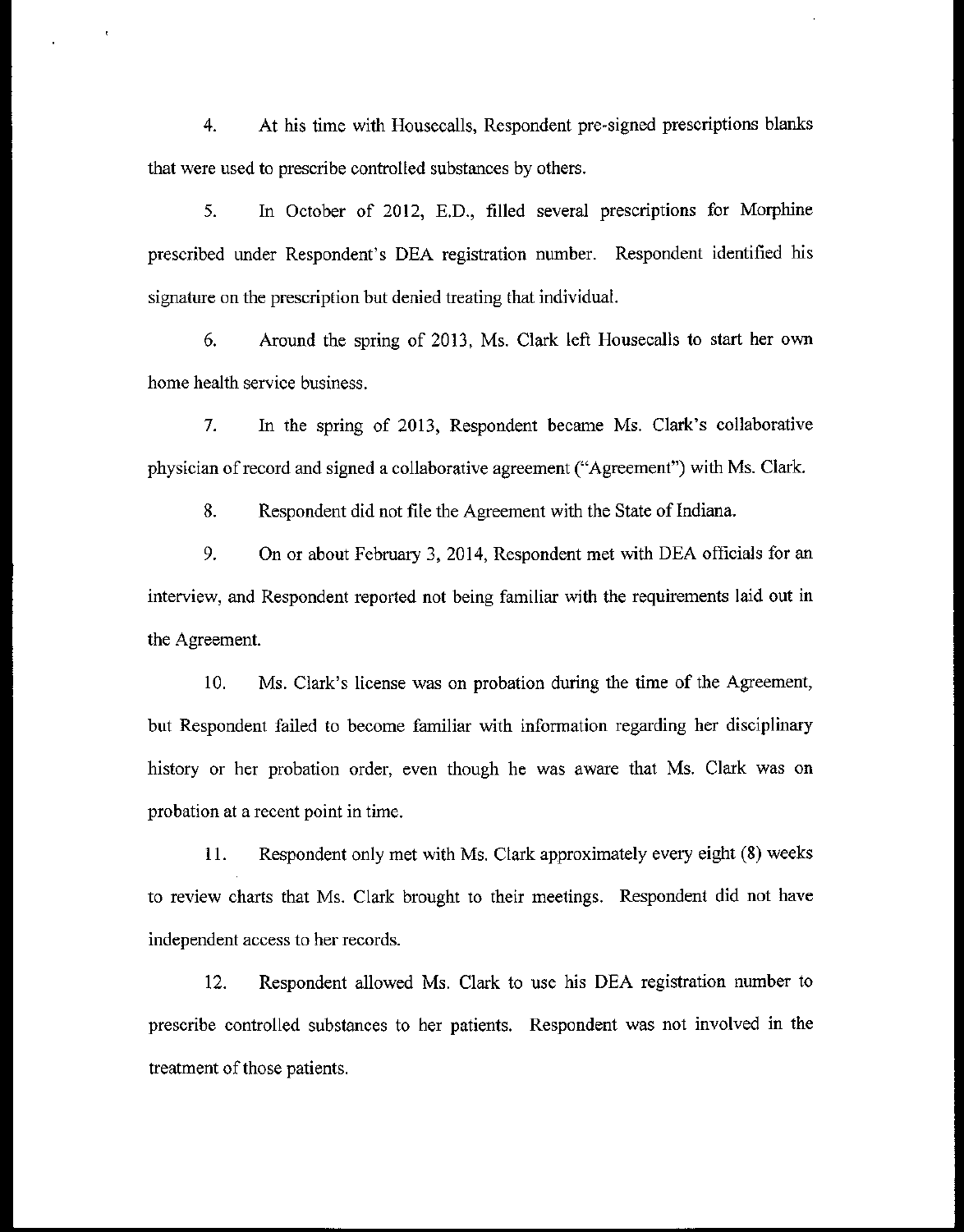13. According to 848 lAC 5-l-8(d) states, "Advanced practical nurses [which includes nurse practitioners] wishing to prescribe controlled substances must obtain an Indiana controlled substances registration and a federal Drug Enforcement Administration registration."

14. In February of 2014, Ms. Clark had applied for a DEA registration but did not have the registration.

15. Respondent authorized Ms. Clark's patient, C.Y., to be prescribed large quantities of hydrocodone for an extended period of time under Respondent's DEA registration number. In February of 2014, during his interview with the DEA, Respondent denied knowing or treating C.Y.

## **COUNT I**

16. Paragraphs one (1) through fifteen (15) are incorporated by reference herein.

17. Respondent's conduct as described above constitutes a violation of Ind. Code  $\S 25-1-9-4(a)(4)(B)$  in that Respondent has continued to practice even though he has become unfit to practice due to failure to keep abreast of current professional theory or practice as demonstrated by, which includes but is not limited to, Respondent allowing a nurse practitioner to use his DEA registration number to prescribe medications which included controlled substances; Respondent failing to properly supervise the nurse practitioner as a collaborative physician; and, Respondent pre-signing prescription blanks for use by others.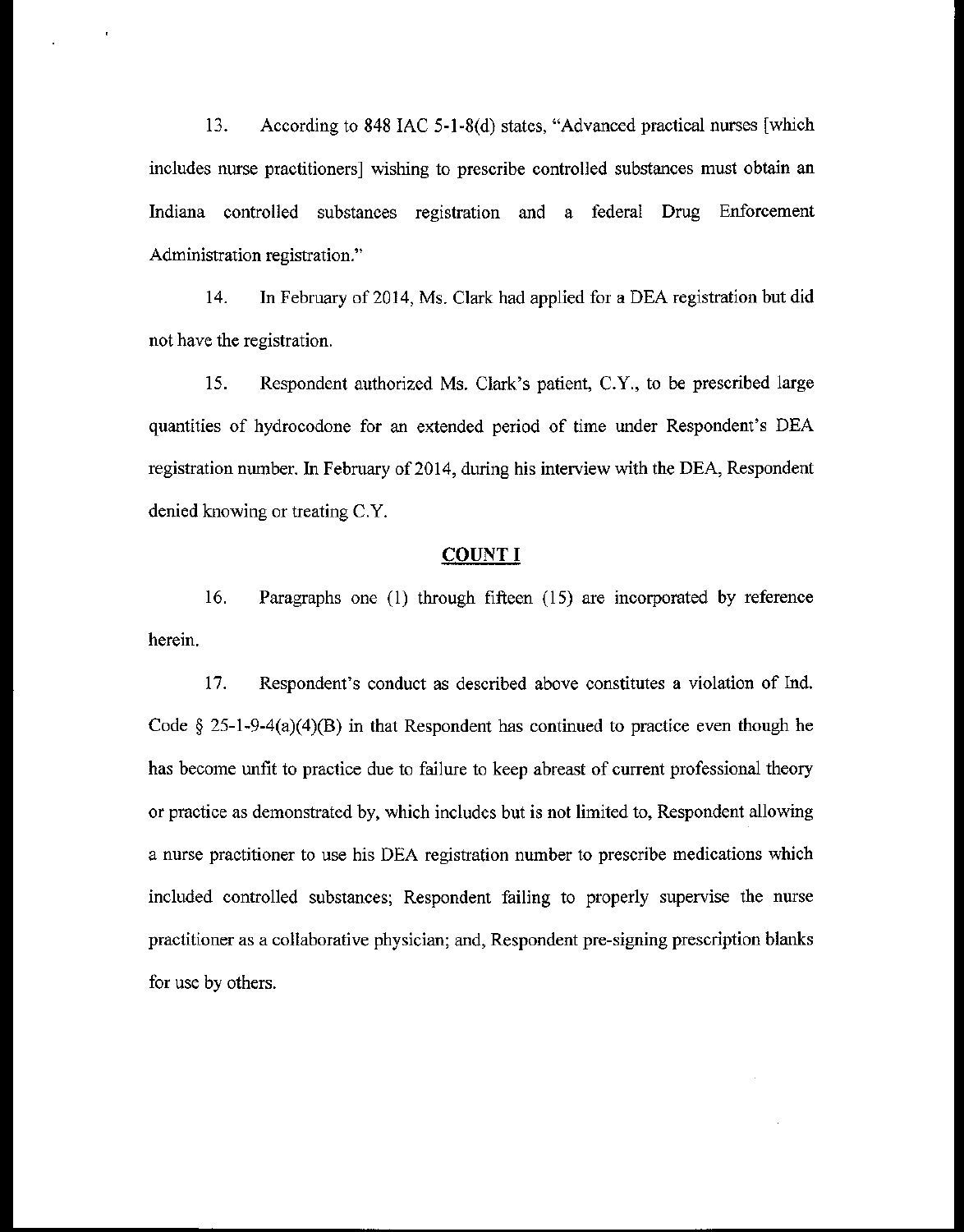#### COUNT II

18. Paragraphs one (I) through fifteen (15) are incorporated by reference herein.

19. Respondent's conduct as described above constitutes a violation of Ind. Code  $\S 25-1-9-4(a)(4)(A)$  in that Respondent has continued to practice although he has become unfit to practice due to professional incompetence as demonstrated by, which includes but is not limited to, Respondent allowing a nurse practitioner to use his DEA registration number to prescribe medications which included controlled substances; Respondent failing to properly supervise the nurse practitioner as a collaborative physician; and, Respondent pre-signing prescription blanks for use by others.

## COUNT III

20. Paragraphs one (I) through fifteen (15) are incorporated by reference herein.

21. Respondent's conduct as described above constitutes a violation of Ind. Code  $\S 25$ -1-9-4(a)(3) in that Respondent has knowingly violated a state statute or rule regulating the medical profession. Respondent violated 844 lAC 5-2-5, which states "a practitioner shall exercise reasonable care and diligence in the treatment of patients based upon generally accepted scientific principles, methods, treatments, and current professional theory or practice," as demonstrated by, which includes but is not limited to, Respondent allowing a nurse practitioner to use his DEA registration number to prescribe medications which included controlled substances; Respondent failing to properly supervise the nurse practitioner as a collaborative physician; and, Respondent pre-signing prescription blanks for use by others.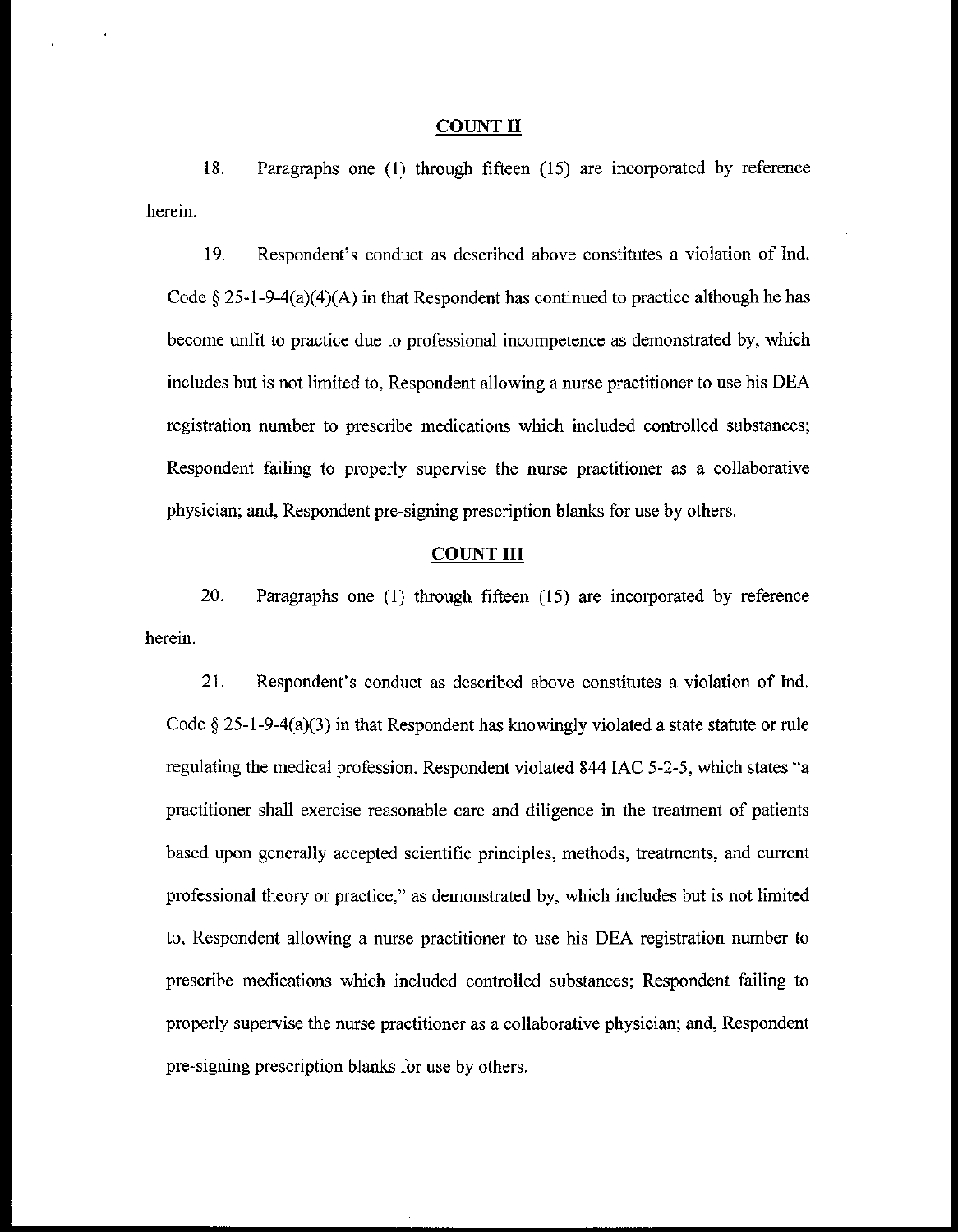#### COUNT IV

22. Paragraphs one (I) through fifteen (15) are incorporated by reference herein.

23. Respondent's conduct as described above constitutes a violation of Ind. Code  $\S 25$ -1-9-4(a)(3) in that Respondent has knowingly violated a state statue or rule regulating the medical profession, or federal statue or regulation, regulating the profession in question. Respondent violated Title 21 USC §1306 as demonstrated by, which includes but is not limited to, Respondent allowing a nurse practitioner to use his DEA registration number to prescribe medications which included controlled substances, for patients he did not treat.

#### **COUNT V**

24. Paragraphs one (I) through fifteen (15) are incorporated by reference herein.

25. Respondent's conduct as described above constitutes a violation of Ind. Code  $\S$  15-1-9-4(a)(6) in that Respondent allowed his name or a license issued under this chapter to be used in connection with an individual who renders services beyond the scope of that individual's training, experience, or competence as demonstrated by, which includes but is not limited to, Respondent allowing a nurse practitioner to use his DEA registration number to prescribe medications which included controlled substances, and Respondent pre~signing prescription blanks for use by others.

**WHEREFORE,** Petitioner demands an order against the Respondent, that:

I. Imposes the appropriate disciplinary sanction;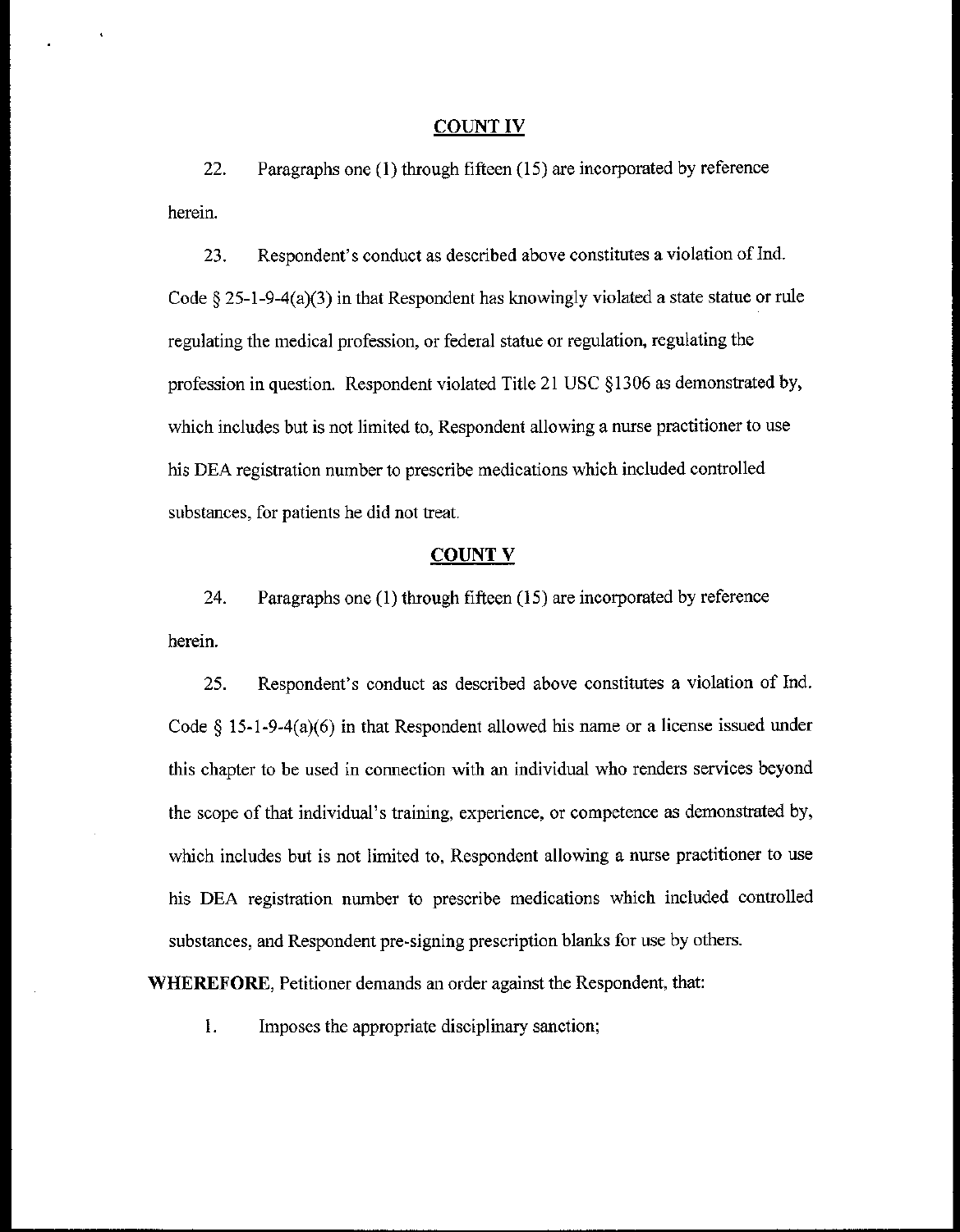- **2. Directs Respondent to immediately pay all of the cost incurred in the prosecution of this case;**
- 3. Directs Respondent to pay a fee of Five Dollars (\$5.00) to be deposited **into the Health Records and Personal Identifying Infonnation Protection**  Trust Fund pursuant to Ind. Code  $\S$  4-6-14-10(b); and
- **4. Provide any other relief the Board deems just and proper.**

 $\mu=0$ 

Respectfully submitted,

GREGORY F. ZOELLER **Attorney General of Indiana**  Attorney Number: 1958-98

By:

 $2\times h$ 

Stephanie E. Sluss **Deputy Attorney General**  Attorney No. 26920-49